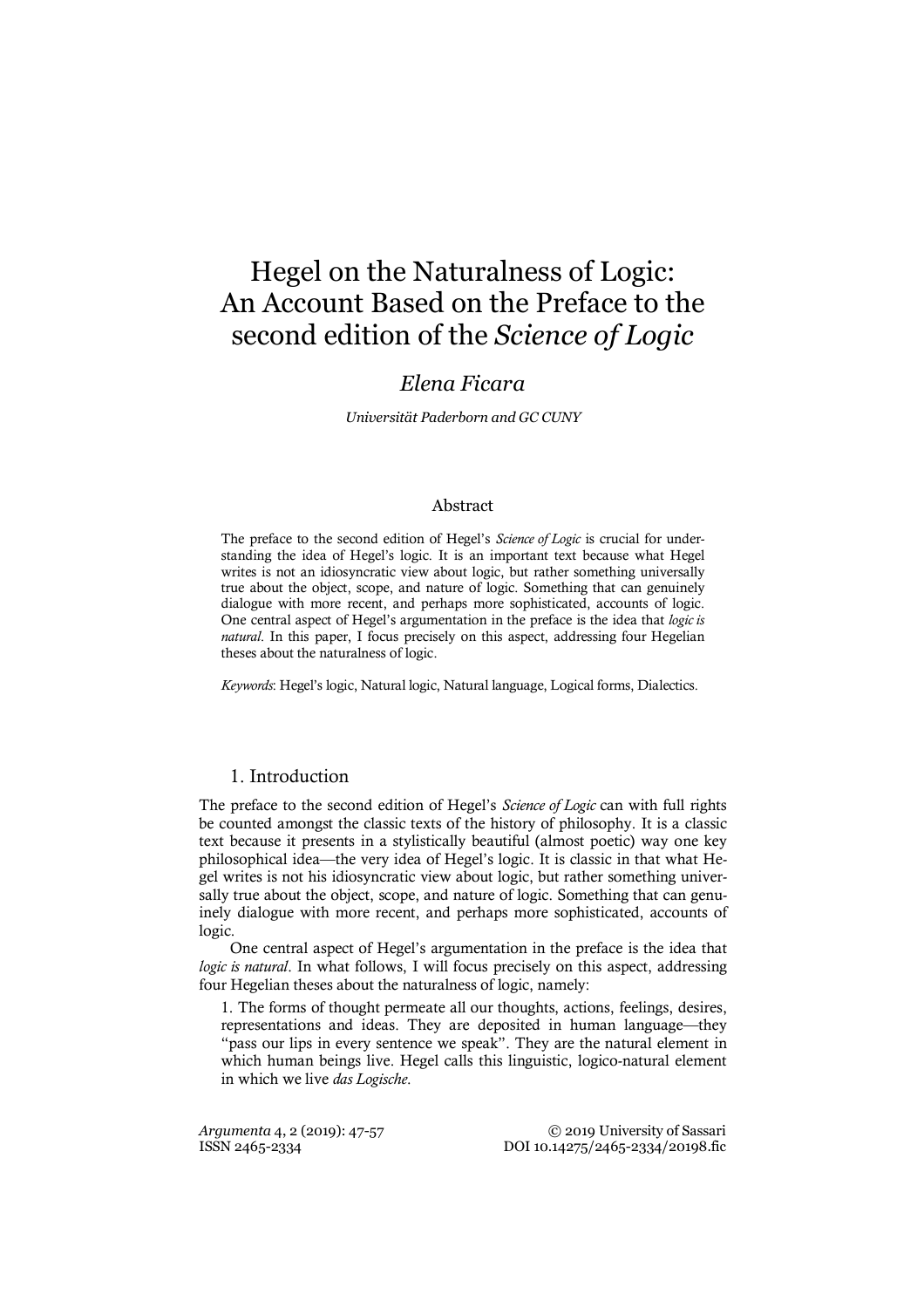2. There is a difference between the unconscious use of the forms of thought in everyday thinking and reasoning (*natural logic*), and their thematic consideration (*logic as theory*).

3. Logic as theory may be carried on in a limitative way, that is, when we consider the forms either as means for us (whereby *we* are means for *them*), or as merely accessorily attached to the content of our thought (whereby they are what is basic and substantial about the content of every thought).

4. There is a difference between the treatment of *das Logische* in the logic and metaphysics of Hegel's times and its truly scientific treatment. While the manuals of Hegel's times "kill" the forms of thought, the task of logic as science is restoring the natural life of *das Logische*.

In the following pages I present these theses in more detail, asking: how do they relate to current ideas about logic, and about the relationship between logical forms and natural language? In this context, I will limit myself to present Hegel's account, hinting in the conclusion at one idea suggested by Russell in 1914. It is the view that logical forms are deposited in human language and thought, and that the task of *philosophical logic* is to "extract the forms from their concrete integuments", and render them "explicit and pure" (Russell 1914 [2009]: 35). This idea, which I call for simplicity *E* (from *extracting forms*), is explicitly shared by some contemporary philosophers of logic, among them Lowe (2013: 1) and Sainsbury (2001: 1). In my view, *E* constitutes a genuine common ground for a possible dialogue between Hegel's idea of logic's naturalness and recent accounts of philosophical logic.

## 2. *Das Logische* is the Natural Element in which Human Beings Live

As Hans-Georg Gadamer (1976: 78) pointed out, Hegel coins a new expression, which cannot be found before him: "the logical" (*das Logische*). In the *Lectures on the history of philosophy*, Hegel talks about the "beautiful" ambiguity of the Greek language, for which *logos* means both reason and language. Thanks to this ambiguity, the Greeks were able to express the idea that natural language has a logical nature, an idea Hegel was particularly fond of.<sup>1</sup>

At the beginning of the preface Hegel writes:

The forms of thought are, in the first instance, displayed and stored as human language […] Into all that [we think, do, feel, represent] […] into all that we make our own, language has penetrated, and everything that we have trans-

<sup>&</sup>lt;sup>1</sup> See Gadamer (1976: 78). In English translations, the term *das Logische* is often rendered with "logic" (see for instance Hegel 1969: 36-37), but this could be misleading, as it risks overlooking important philosophical implications. Nuzzo (1997: 41*ff*.) considers Hegel's distinction between "logic" and "the logical". See also Nuzzo (1992: 193-98, and 281 note 84). Fulda (2006: 25-27 and 32*ff*.) stresses that "the logical" is the field of Hegel's "first philosophy" or metaphysics. D'Agostini (2000: 95*ff*.) examines the consequences of Hegel's new use for the relation between logic and metaphysics. Labarrière (1984: 35-41) and more recently Caron (2006: 149-83) propose a theological interpretation of "*das Logische*". Di Giovanni (2007: 85-87) rejects the theological interpretation, stressing that the expression "*das Logische*", in Hegel, stands for the field of language and thought that constitutes the subject matter of Hegel's *Science of Logic*.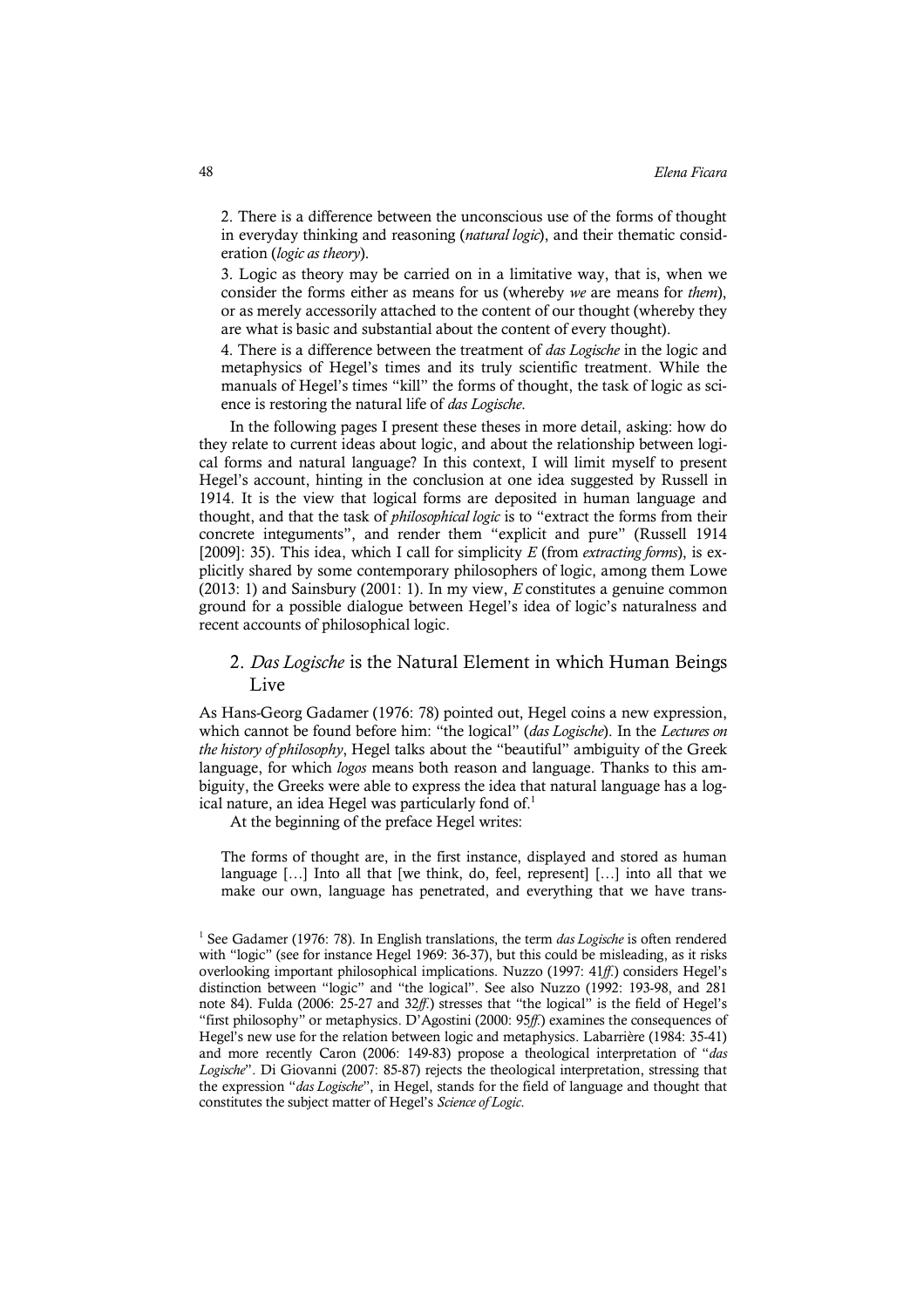formed into language and express in it contains a category—concealed, mixed with other forms or clearly determined as such, so much is logic [*das Logische*] our natural element, indeed our own peculiar nature (Hegel Werke 5: 20).

Hegel uses interchangeably the terms "forms of thought" and "categories". This use could seem weird from a contemporary point of view, for which categories, as the basic structures of reality, are dealt with in ontology and metaphysics, while the forms of thought or valid inference are the subject matter of logic. For Hegel, both essentially belong to the field of *das Logische* insofar as they are forms of our thought that claim to be forms of our thought about reality. In short they are, or claim to be, forms of truth. Gadamer puts this aspect in perhaps clearer terms when he recalls that the expression *das Logische*, in Hegel, has roots in both, ancient metaphysics and transcendental philosophy. Gadamer suggests that Hegel uses *das Logische* in the same way that the Greek philosophers used the word *logos*, as an equivalent to "reason", as the realm of *concepts* or *forms* which are expression of the nature of reality, the universal and pure entities constituting and ruling human language and reasoning.<sup>2</sup> At the same time, Hegel conceives *das Logische* as self-reflexive thought and, in this, he follows the Kantian and Fichtian transcendental tradition.

The Hegelian *das Logische* is not only the field of the forms of reality, but also and at the same time the field of self-reflexive thought. And self-reflection is natural, for human beings. It is our peculiarly human trait of thinking about ourselves. As Hegel puts it: "Because human spirit is essentially consciousness, this self-knowing is a fundamental determination of its *actuality*" (Hegel Werke 5: 27).

The nature of logos/*das Logische*/*der Begriff* as self-reflexive thought will turn useful later, in the context of the discussion of the fourth thesis.

That *das Logische*, so conceived, penetrates all our ideas, actions, purposes etc. means, for Hegel, that our language contains (sometimes conceals) pure forms and categories: "[we employ] those determinations of thought on every occasion, [they] pass our lips in every sentence we speak" (Hegel Werke 5: 22).

We always use categories (we use "being" and "quantity" when we say "two cats are on the mat"), thought determinations or semantic terms (we use "sentence" and "true" when we say "Blasey Ford's statements during the Senate Judiciary Committee hearing are true"). Finally, we always use inferential forms—to recall a famous Hegelian example:

If any one, when awaking on a winter morning, hears the creaking of the carriages on the street, and is thus led to conclude that it has frozen hard in the night, he has gone through a syllogistic operation—an operation which is every day repeated under the greatest variety of complications (Hegel Werke 8: 335).

## 3. Natural Logic is the Unconscious Use of the Forms of Thought, while Logic as Theory Makes them the Object of Inquiry

However, while logical forms may be thoroughly familiar, for the most part we use them unconsciously.

<sup>2</sup> Gadamer 1976: 78.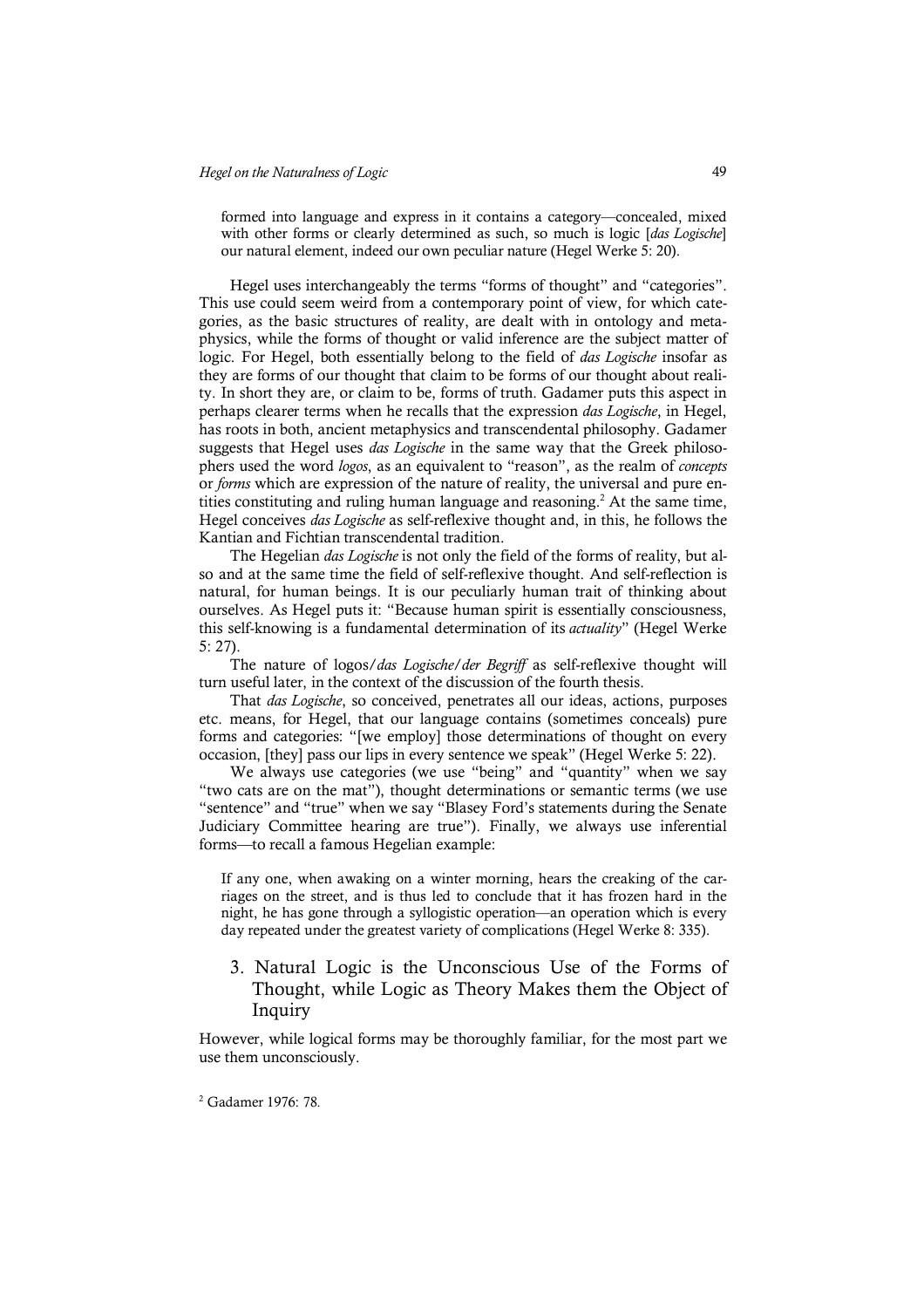The activity of thought which is at work in all our ideas, purposes, interests and actions is [...] unconsciously busy (natural logic) [...] To focus attention on this logical nature [...] this is the task (Hegel Werke 5: 26-27)

"*Das Logische*" and "logical nature" refer to logic as an objective fact, independent from human decision, they denote the natural field in which logical forms emerge. "Natural logic" expresses the natural and unconscious activity of using these forms. Our "task" is to focus attention upon the forms of thought, making them the object of inquiry. They are used unconsciously, and we have to bring them into consciousness. This enterprise can be carried on in terms of what Hegel calls "*die Logik*", the theory or discipline that isolates and fixes the forms of valid inferences, "extracting them" from human language and life.

Plato and Aristotle were the first philosophers who managed to

[free the forms of thought] from the material in which they are submerged in intuition, representation, and in our desiring and willing […] and [made] these universalities objects of consideration (Hegel Werke 5: 22).

The work, initiated by Plato and Aristotle, and carried on by the philosophers, logicians and metaphysicians in the subsequent history of philosophy, of making the forms of thought the object of the logical consideration, contributing to establishing logic as theory, is for Hegel of extreme importance. The separation of the forms from their nature (from their natural but impure occurrence in everyday language, thought, desire, will etc.) is fundamental, for Hegel. It marks the birth of logic as theory. At the same time, Hegel warns against the limits of logic as theory.

## 4. Logic as Theory Misunderstands the Nature of the Forms of Thought

#### 4.1. Logical Forms are not Means for Us, We are Means for Them

A first limit is that, in making the forms the object of our study, we are led to taking them as mere means:

Such a use of categories, which above was called natural logic, is unconscious; and when in philosophical reflection the categories are assigned the role of *serving as means*, then thinking as such is treated as something subordinate to the other activities of mind [my emphasis] (Hegel Werke 5: 24).

Thus treating the forms as means implies thinking about them as subordinate to all our other activities—for example, we take the forms as means when we consider the knowledge of logical and argumentative laws as a way to think clearly, to act in a more effective way, to take good decisions in life. This approach, however, is misleading. It forgets that the forms permeate all our ideas, feelings, impulses, will, and that they rule everything. To go back to Hegel's own example, if any one, when awaking on a winter morning, hears the creaking of the carriages on the street, and is thus led to conclude that it has frozen hard in the night, he has not only gone through a syllogistic operation, but his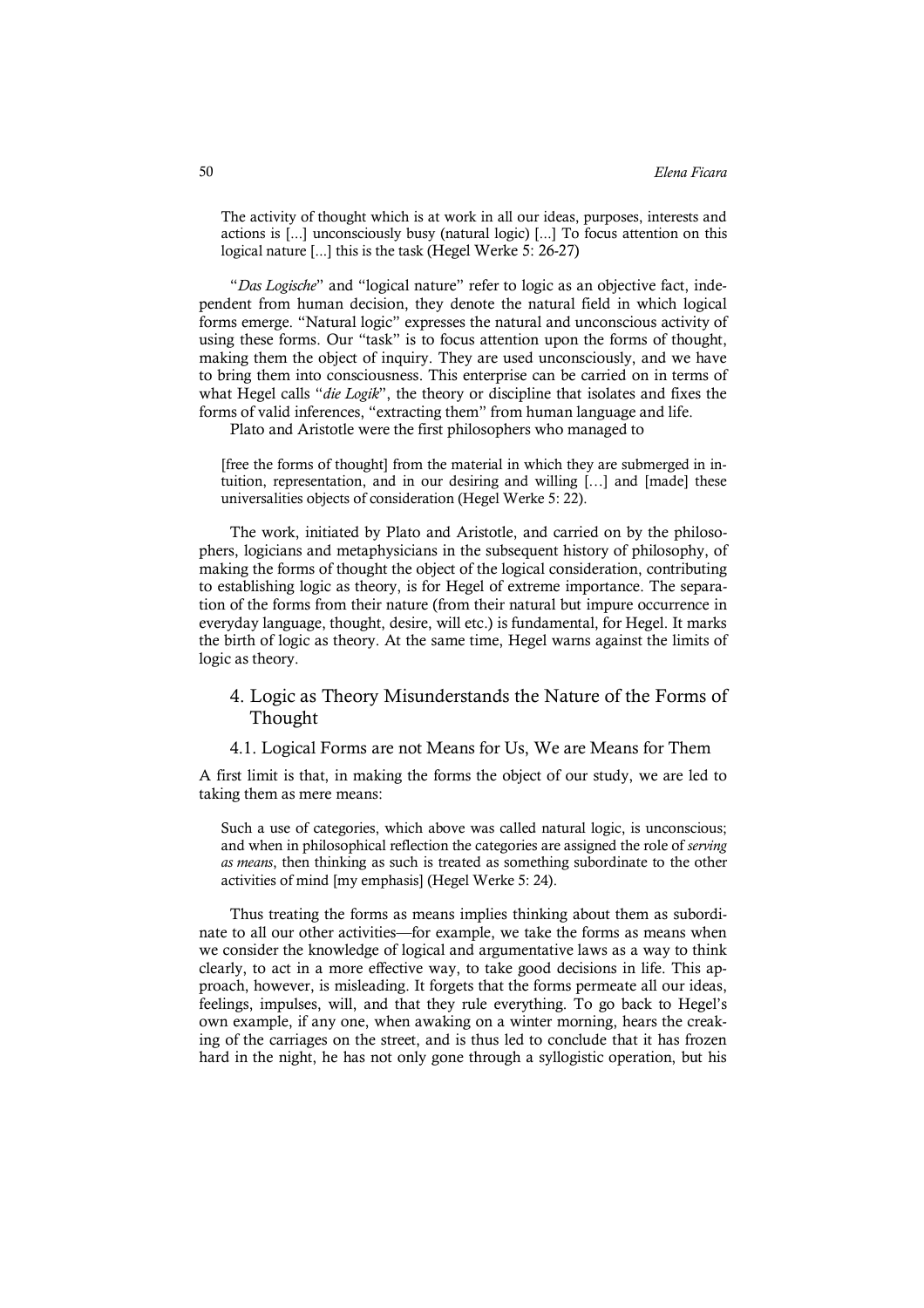very actions and decisions are ruled by that same operation. In another context.<sup>3</sup> Hegel writes about the march of cold necessity that inferential rules force upon us. If this is so, how can the forms be means for us?

Rather […] we are means for them […] they have us in their possession; what is there more in us as against them, how shall we, how shall I, set myself up as more universal than they, which are the universal as such? (Hegel Werke 5: 25).

#### 4.2. Logical Forms are not Accessorily Attached to the Content, They are What is Essential and Substantial About Every Content

A second misunderstanding that can arise in establishing logic as theory is taking the forms as only contingently attached to the content, and not as themselves content:

The activity of thought which is at work in all our ideas, purposes, interests and actions is, as we have said, unconsciously busy (natural logic); what we consciously attend to is the contents, the objects of our ideas, that in which we are interested; on this basis, the determinations of thought have the significance of forms which are only attached to the content, but are not the content itself (Hegel Werke 5: 26).

Since the forms are present in all our thoughts, actions and interactions, and since what we are normally interested in when we think, act and interact are the contents of our thoughts/actions etc., then we may think that the forms are an accessory part of our actions, purposes, ideas. For instance, to go back to Hegel's example, what I am interested in about the reasoning "I hear the creaking of the carriages on the street, and thus conclude that it has frozen hard in the night" is not the inferential form "if A then B, A hence B", but rather that it has frozen and that I cannot take my bicycle to go to school. However, what is erroneous for Hegel is the assumption: I am interested in the content of the inference, hence inferential forms are merely accessory features, and have no relevance whatsoever concerning the content. Hegel reacts against this assumption, claiming that the forms of thought are the substantial part of every content.

But if […] the nature, the peculiar essence, that which is genuinely permanent and substantial in the complexity and contingency of appearance and fleeting manifestation, is the notion of the thing, the immanent universal, and that each human being though infinitely unique is so primarily because he is a human being, and each individual animal is such individual primarily because it is an animal: if this is true, then it would be impossible to say what such an individual could still be if this foundation were removed, no matter how richly endowed the individual might be with other predicates, if, that is, this foundation can equally be called a predicate like the others (Hegel Werke 5: 26).

Following the ancient Greek account of the universal or *logos*, Hegel recalls that the universal is the fundamental predicate that expresses the substance or essence of individual things: "being a human being" is the foundation without

<sup>3</sup> See the preface to the *Phenomenology of Spirit* (Hegel Werke 3: 15-16).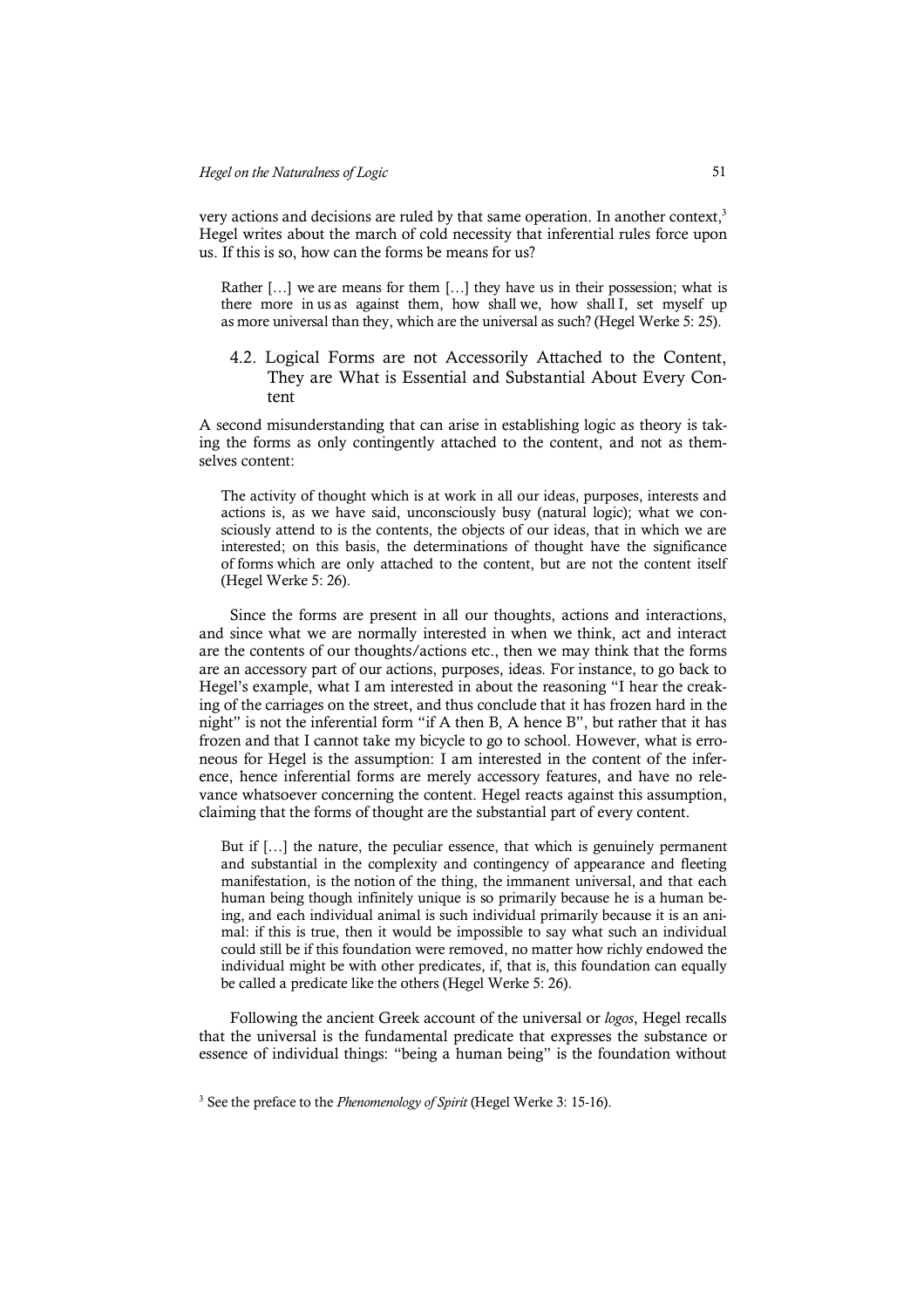which the individual Georg Wilhelm Friedrich Hegel would not be the particular individual being he is, "being an animal" is the fundamental predicate without which our canary Sandrino would not be what he is. To return to Hegel's example, the content of the inference "I hear the creek of the carriages on the street and conclude that it has frozen hard in the night [and that I cannot take my bike to go to school]" is rooted in its form, and its form is rooted in the universal or notions of the thing.

This means that the universal or *das Logische* or the *logos* is the notion (the conceptual grasp) of the thing, the truth about things. As Hegel claims:

The concept [*der Begriff*] […] the logos, the reason of that which is, the truth of what we call things; it is least of all the logos which should be left outside of the science of logic (Hegel Werke 5: 30).

The last Hegelian thesis about logic's naturalness can now be addressed:

### 5. The Task of Logic as Science is to Restore the Natural Life of *das Logische*

Traditional logic and metaphysics as theories are, for Hegel, important inquiries. Their materials are a fundamental reference point for any development of logic as a science, to be acknowledged with gratitude. However, logic and metaphysics as theories present the forms of thought in a fragmentary way, they do not see their relations, interplays and developments. In so doing, they fail to do justice to the genuine nature of *das Logische*. Hegel writes:

The profounder basis is [the pure concept] which is the very heart of things, their simple life-pulse [...]To focus attention on this *logical* nature which animates mind, moves and works in it, this is the task (Hegel Werke 5: 27).

For example, the logic as theory of Hegel's times fixes the law of identity as A = A and considers it as a fundamental law of truth (see Hegel Werke 5: 30*ff*.). But, as Hegel (as well as most philosophers of his times)<sup>4</sup> remarks, nobody thinks or speaks according to it. Nobody thinks in terms of identity, stating "a plant is… a plant", "a casserole is… a casserole". These rules and forms are not genuine forms of truth:

The rules of inference […] quite as well serve impartially error and sophistry and [...] however truth may be defined [...] they concern only correctness and not truth (Hegel Werke 5: 29).

For this reason Hegel underlines that the genuine form of truth is *das Logische* or the concept [*der Begriff*], and not the forms of thought as they are

<sup>&</sup>lt;sup>4</sup> In Hegel's times the idea about logic's dullness was common. Hegel criticized the limitative treatment of the forms of thought in the logic and metaphysics as theories, but he also underlined that traditional and Aristotelian logic must be studied and regarded as an extremely important reference point for any work in logic. Hegel also sharply criticized the dismissive attitude towards logic typical of the romantic philosophies of his times. See on this Krohn (1972: 56) and Ficara 2019b.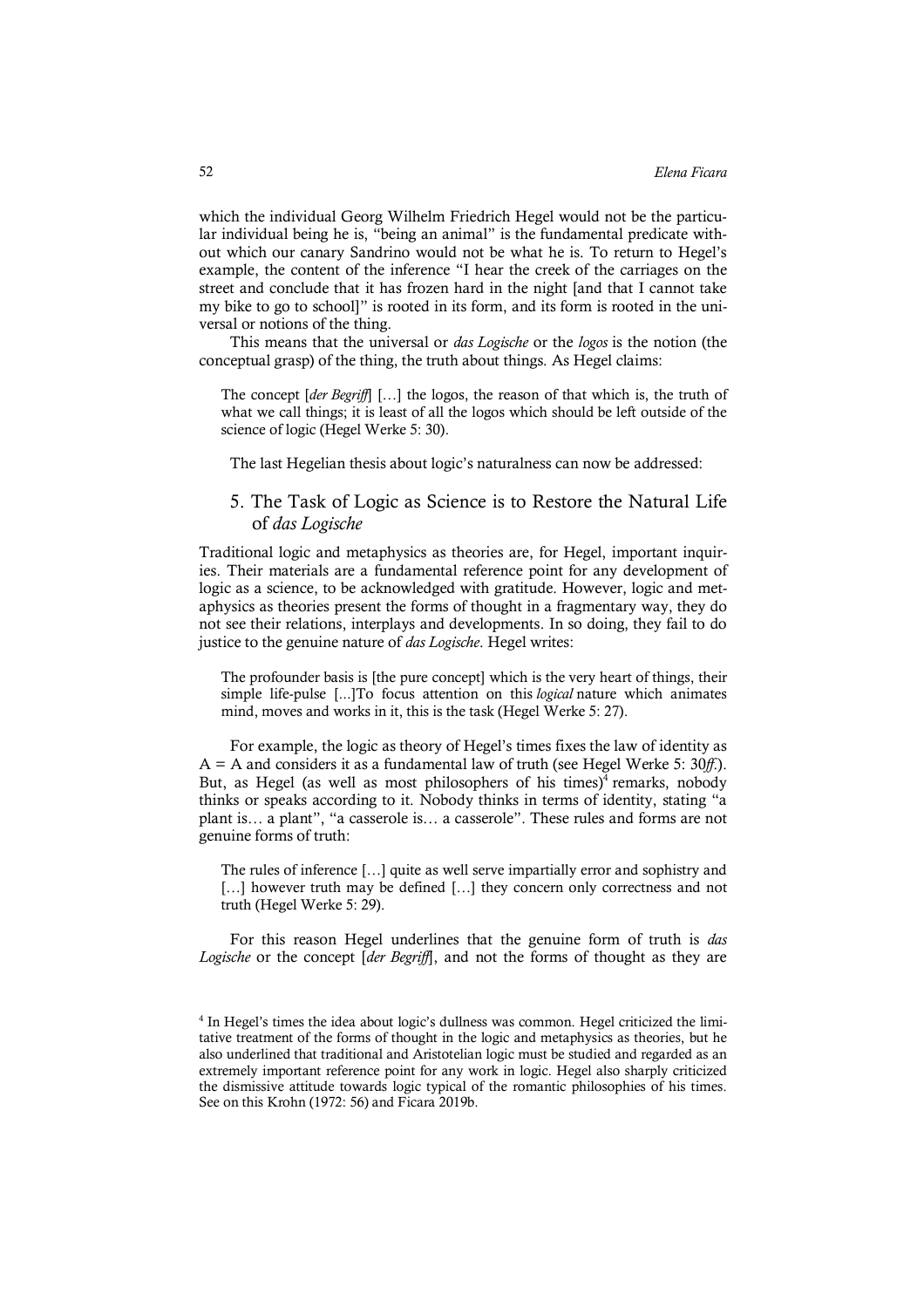fixed by the logic and metaphysics of his times. By this he means the basic selfreferential activity of thought. He writes:

When those determinations of thought which are only external forms are truly considered in themselves, this can only result in demonstrating […] the untruth of their supposed independent self-subsistence, that their truth is the concept. Consequently, the science of logic in dealing with the thought determinations which in general run through our mind instinctively and unconsciously [...] will also be a reconstruction of those which are singled out by reflection and are fixed by it as subjective forms, external to the content (Hegel Werke 5: 30).

Hence the task of logic as science is not only to pay attention to the instinctive and unconscious forms of thought sunk in natural language, but also to analyse the forms that the logic and metaphysics as theories have already extracted and fixed. This analysis shows that they are not the forms of truth they claim to be, and roots them in the concept or logos, which is the same self-reflexive activity of thought, the process of making our thought processes and forms the object of our thought.

In sum, if we reconsider the four theses presented by Hegel in the preface to the *Science of Logic* second edition, we see that the question about the naturalness of logic runs through them at different levels.

*i.* Logic is natural in the sense that the realm of "das Logische", which includes categories, reflexive concepts, inferential forms, *permeates natural language*. Our languages contain names for categories, such as 'being', for reflexive or semantic concepts, such as 'concept', 'sentence', 'true'; our reasoning follows logical patterns. Most importantly, our languages can contain substantives and predicates expressing the self-reflexive and dialectical nature of thought, terms such as "*Aufhebung*" (which means "overcoming and maintaining" and unifies two opposites).

*ii*. Logic is natural in the sense that logical forms run *instinctively* and *unconsciously* through all our thinking, reasoning, feeling, acting. The task of logic as theory is to bring this logical nature into consciousness.

*iii*. Logic is natural in the sense that it (intended as dialectical logic) "brings life" into the theoretical treatment of *das Logische*. The logics and metaphysics of Hegel's times extract the forms of thought from the materials in which they are submerged in a way that "kills" the logical concepts and forms. They fix the forms, isolate them from one another, from their content and their roots in human life and self-reflexive thought. The task of dialectics (logic as science) is to trace the forms back to the self-reflexive activity of thought, restoring the natural dynamicity of *das Logische*.

#### 6. Conclusion

Is Hegel's account about the naturalness of logic at all relevant for us today? How is it related to debates about the relationship between logical forms and natural language in philosophy and logic? The research on this field is immense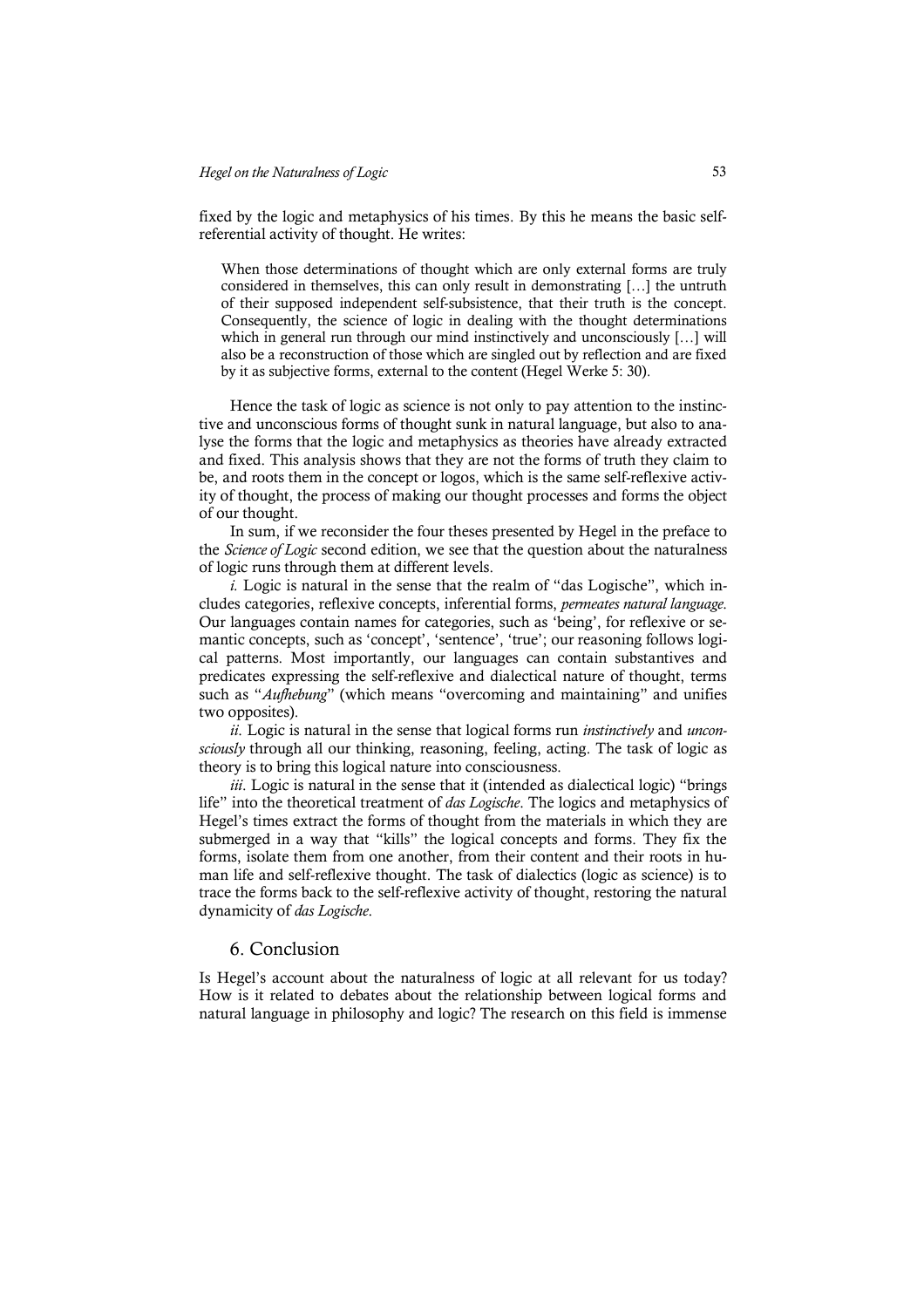and has no clear boundaries. <sup>5</sup> It ranges from works on naturalness in the systems of natural deduction,<sup>6</sup> to works on "natural logic"—whereby the expression "natural logic" is not always used univocally,<sup>7</sup> to works on the psychology of reasoning,<sup>8</sup> and to more general researches on the scope and meaning of logic.<sup>9</sup> I limit myself here to hint, by way of conclusion, at one common ground for a possible dialogue between Hegel's idea of logic and recent accounts of philosophical logic. It is what I have called *E*, a notion that goes back to Russell 1914.

Points *i*. and *ii*. concern the insight that logical forms permeate our language and natural reasoning, we use them unconsciously (they "pass our lips in every sentence we speak") and the task of logic as theory is to make them the object of inquiry. So conceived, *i*. and *ii*. are common presuppositions in philosophical logic, shared at least by those logicians who follow Russell's account of philosophical logic in 1914. Russell writes:

Take (say) the series of propositions "Socrates drank the hemlock", "Coleridge drank the hemlock", "Coleridge drank opium", "Coleridge ate opium". The form remains unchanged throughout this series, but all the constituents are altered. Thus form is not another constituent, but is the way the constituents are put together. It is forms, in this sense, that are the proper object of philosophical logic. It is obvious that the knowledge of logical forms is something quite different from knowledge of existing things. The form of "Socrates drank the hemlock" is not an existing thing like Socrates and the hemlock […] some kind of knowledge of logical forms, though with most people is not explicit, is involved in all understanding of discourse. It is the business of philosophical logic to extract this knowledge from its concrete integuments, and to render it explicit and pure (Russell 1914 [2009]: 34-35).

The Hegelian spirit of this quotation is outright clear.<sup>10</sup> Logical forms for Russell (as well as for Hegel) are always involved in our concrete talking with each other and understanding each other. They have "concrete integuments". Our talking and reasoning follows logical patterns, and this often happens implicitly, without any precise awareness on our part. The task of philosophical logic is then to "extract the knowledge about forms from its concrete integuments", making the logical structure of our thinking explicit. Also for Hegel, the task of logic (as both theory and science) is to make our unconscious, implicit and impure use of the forms conscious, explicit and pure.

<sup>&</sup>lt;sup>5</sup> For an clarifying overview on the research about the several meanings of "logic's naturalness" in contemporary philosophy of logic *vis à vis* Schopenhauer's account about the naturalness of logic see Schüler, Lemanski 2019.

 $6$  Gentzen (1969: 68-131). "Natural" is for Gentzen (1969: 68) a calculus that comes as close as possible to actual reasoning. For a similar account about logic's naturalness see Jaskowski (1934: 5-32), Tennant 1990, Ludlow 2005, Sanchez 1991.

<sup>7</sup> For Lakoff (1970: 254) natural logic is the empirical study of human language and thought, for van Benthem (2008: 21*ff*.) a system of reasoning based directly on linguistic form.

<sup>8</sup> Wason, Johnston-Laird (1972).

<sup>&</sup>lt;sup>9</sup> On logic's rootedness in the world see Sher 2016. On the role of natural reasoning for the revision of logic see Priest 2014, Priest (2016: 29-57) and Allo (2016: 3-31).

<sup>10</sup> On Russell's idealistic philosophical formation see Hylton (1990: 2*ff*.).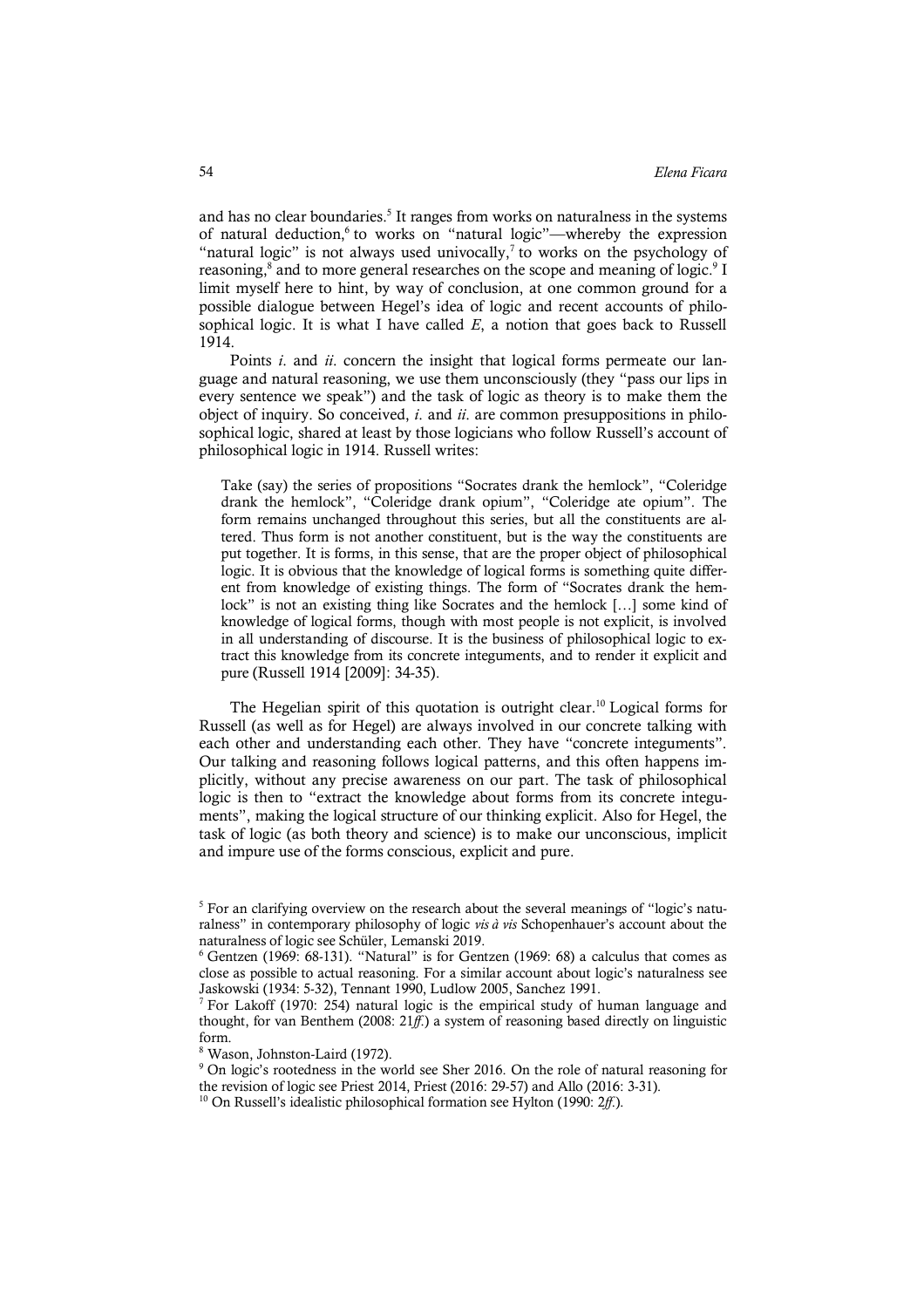Russell's idea is explicitly shared by some contemporary philosophers of logic, among them Lowe (2013: 1) and Sainsbury (2001: 1). The idea of logical forms as (special kinds of) "linguistic facts" "submerged" in natural language and thought is at the very basis of the preliminary way in which contemporary philosophy has conceived the notion of "philosophical logic". Following Russell, many contemporary authors define philosophical logic as *the attempt to for*malise natural language,<sup>11</sup> which might be performed by constructing mathematical models or more or less idealized languages. In any case, "formalisation" still means, ideally, what Russell calls "extracting" the forms that are entangled in our ways of speaking and thinking.

The last point (*iii*.), expresses the need to think about forms in new terms, and to introduce self-reference and dynamicity into the static field of traditional logic. It introduces Hegel's critique of traditional logic, and anticipates reflections on logic revision<sup>12</sup> in non-classical logics.<sup>13</sup>

#### References

Allo, P. 2016, "Logic, Reasoning and Revision", *Theoria*, 82, 1, 3-31.

- Apostel, L. 1979, "Logica e dialettica in Hegel", in Marconi 1979, 85-113.
- Berto, F. 2005, *Che cosa è la dialettica hegeliana?*, Padova: Il Poligrafo.
- Caron, M. 2006, *Etre et identité. Méditations sur la logique de Hegel et sur son essence*, Paris: Passages.
- Cook, R. 2009, *A Dictionary of Philosophical Logic*, Edinburgh: Edinburgh University Press.
- D'Agostini, F. 2000, *Logica del nichilismo*, Roma-Bari: Laterza.
- Di Giovanni, G. (2007), "'Das Logische' of Hegel's Logic in the Context of Reinhold's and Fichte's Late Theories of Knowledge", in Bubner, R. and Hindrichs, G. (eds.), *Von der Logik zur Sprache. Stuttgarter Hegel Kongress 2005*, Stuttgart: Klett-Cotta, 71-87.
- Ficara, E. 2013, "Dialectic and Dialetheism", *History and Philosophy of Logic*, 34, 1, 35-52.
- Ficara, E. 2019a, "Hegel and Priest on Revising Logic", in Baskent, C. and Ferguson, T. (eds.), *Graham Priest on Dialetheism and Paraconsistency*, Dordrecht: Springer, forthcoming.
- Ficara, E. 2019b, "Hegel on 'form' and 'formal'", in Bubbio, D., De Cesaris A., Pagano, M. and Weslati, H. (eds.), *Hegel, Logic and Speculation*, London: Bloomsbury, forthcoming.
- Fulda, H.F. 2006, "Methode und System bei Hegel. Das Logische, die Natur, der Geist als universale Bestimmung einer monistischen Philosophie", in Fulda,

<sup>&</sup>lt;sup>11</sup> Sainsbury (2001: 1), Jaquette (2007: 1), Cook (2009: 221).

<sup>&</sup>lt;sup>12</sup> On logic revision see Priest 2014 and Priest 2016. On logic revision in Hegel and Priest see Ficara 2019a. The literature on Hegel's dialectics *vis à vis* non-classical logics is relatively rich. See Marconi 1979, Routley, Meyer (1979: 324-53), Apostel (1979: 85-113), and more recently Priest (1989: 388-415), Berto 2005, Ficara (2013: 35-52).

<sup>&</sup>lt;sup>13</sup> The research for this paper is part of a larger project generously funded by the Alexander von Humboldt Foundation.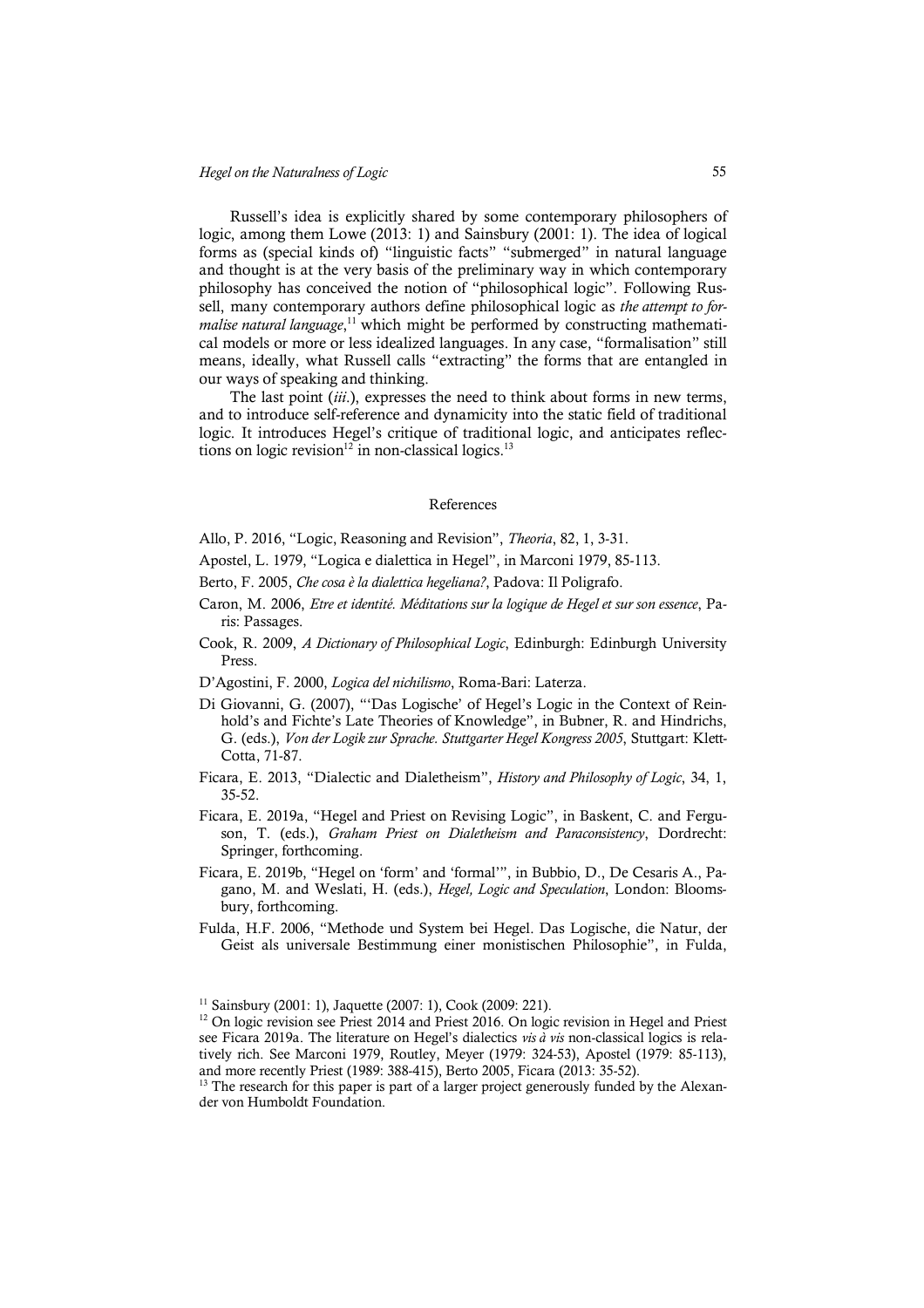H.F. und Krijnen, K. (hrsg.), *Systemphilosophie als Selbsterkenntnis. Hegel und der Neukantianismus*, Würzburg: Königshausen & Neumann, 25-50.

- Gadamer, H.G. 1976, *Hegel's Dialectics. Five Hermeneutical Studies*, New Haven and London: Yale University Press.
- Gentzen, G. 1969, "Investigations into Logical Deduction", in Szabo, M.E. (ed.), *The Collected Papers of Gerhard Gentzen*, Amsterdam: North Holland, 68-131.
- Hegel, G.W.F. 1969*ff.*, *Werke in zwanzig Bänden. Theorie Werkausgabe. New edition on the basis of the Works of 1832-1845*, Moldenhauer, E. and Michel, K.M. (eds.), Frankfurt a.M.: Suhrkamp (quoted, as usual, as Hegel Werke, followed by the number of volume and page).
- Jaquette, D. (ed.) 2007, *Handbook of the Philosophy of Science: Philosophy of Logic*, Amsterdam: Elsevier.
- Jaskowski, S. 1934, "The Rules of Supposition in Formal Logic", *Studia Logica*, 1, 5- 32.
- Krohn, W. 1972, *Die formale Logik in Hegels 'Wissenschaft der Logik'. Untersuchungen zur Schlußlehre*, München: Hanser.
- Labarrière, P.J. 1984, "L'esprit absolu n'est pas l'absolu de l'esprit. De l'ontologique au logique", in Henrich, D. and Horstmann, R.P. (eds.), *Hegels Logik der Philosophie. Religion und Philosophie in der Theorie des absoluten Geistes*, Stuttgart: Klett-Cotta, 35-41.
- Lakoff, G. 1970, "Linguistics and Natural Logic", *Synthese*, 22, 151-271.
- Ludlow, P. 2002, "LF and Natural Logic", in Preyer, G. and Peter, G. (eds.), *Logical Form and Language*, Oxford: Oxford University Press.
- Marconi, D. (a cura di) 1979, *La formalizzazione della dialettica*, Torino: Rosenberg & Sellier.
- Nuzzo, A. 1992, *Logica e sistema. Sull'idea hegeliana di filosofia*, Genova: Pantograf.
- Nuzzo, A. 1997, "La logica", in Cesa, C. (ed.), *Hegel*, Roma-Bari: Laterza, 39-82.
- Priest, G. 1989, "Dialectic and Dialetheic", *Science and Society*, 53, 4, 388-415.
- Priest, G. 2014, "Revising Logic", in Rush, P. (ed.), *The Metaphysics of Logic*, Cambridge: Cambridge University Press, ch. 12.
- Priest, G. 2016, "Logical Disputes and the *a Priori*", *Princípios: Revista de Filosofia*, 23, 29-57.
- Routley, R., Meyer, R.K. 1979, "Logica dialettica, logica classica e noncontraddittorietà del mondo", in Marconi 1979, 324-53.
- Russell, B. 1914, *Our Knowledge of the External World*, London: Routledge (references are to the 2009 edition).
- Sainsbury, M. 2001, *Logical Forms. An Introduction to Philosophical Logic*, Oxford: Blackwell (first edition 1991).
- Sánchez, V. 1991, *Studies on Natural Logic and Categorial Grammar*, Ph.D. Thesis, University of Amsterdam.
- Sher, G. 2016, *Epistemic Friction. An essay on Knowledge, Truth and Logic*, Oxford: Oxford University Press.
- Schüler, H. M., Lemanski, J. 2019, "Arthur Schopenhauer on Naturalness in Logic" (Draft).
- Tennant, N. 1990, *Natural Logic*, Edinburgh: Edinburgh University Press.